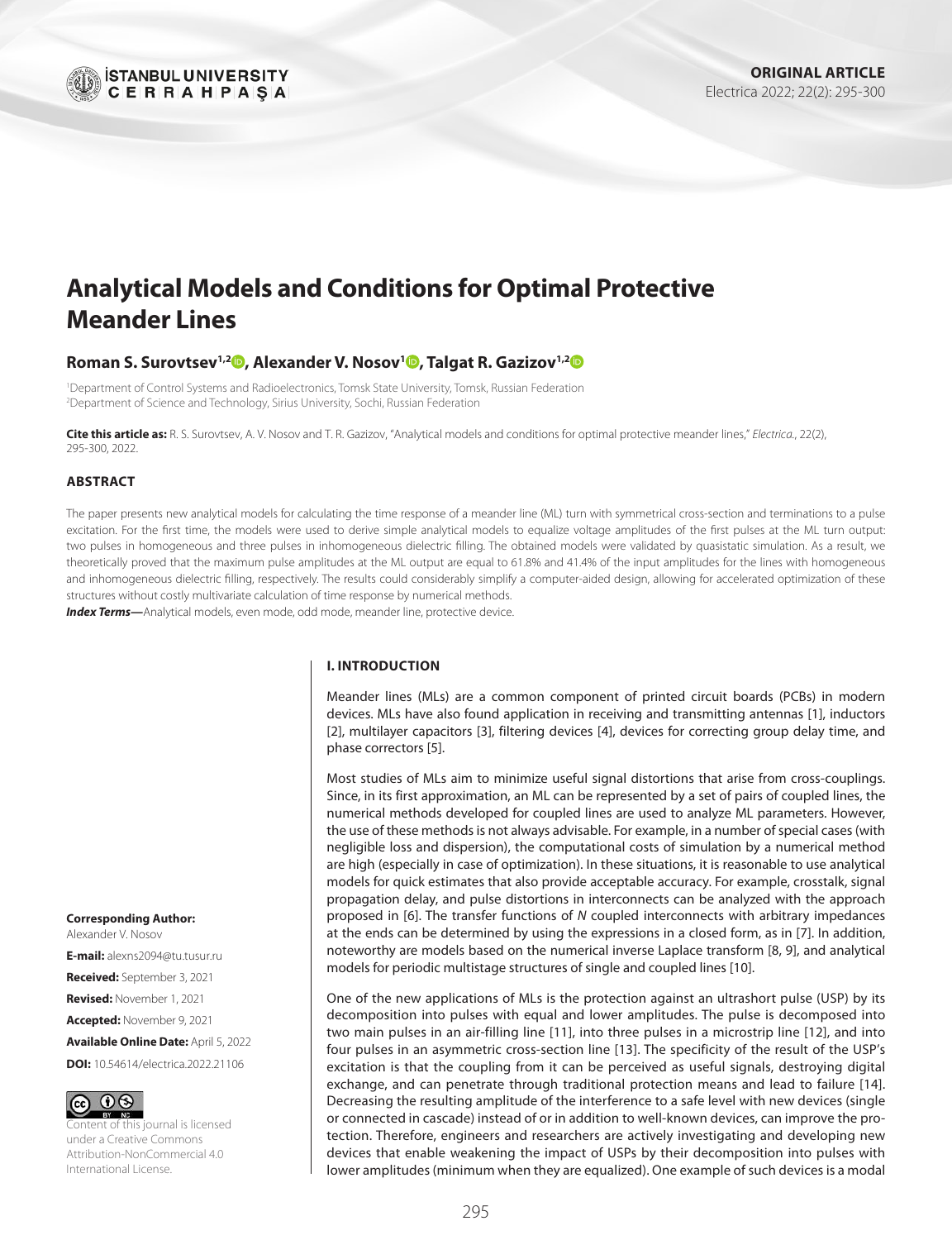<span id="page-1-0"></span>filter [\[15](#page-4-14)]. Meanwhile, the protective MLs are very similar to modal filters [[16,](#page-4-15) [17](#page-4-16)] and can even be superior, since they provide a larger number of decomposition pulses, a doubled propagation path along the ML, and the absence of resistive components [\[11](#page-4-10)[-13\]](#page-4-12). Thus, the study and application of MLs to protect equipment against USPs is relevant.

In the noted studies of protective MLs, the analysis was performed in the frequency domain based on algorithmic mathematical models. However, the use of such models is costly, especially if it is necessary to optimize the lines in order to equalize and minimize the amplitudes of the decomposed pulses [[18](#page-4-17)]. Therefore, it is important to obtain simple analytical models for quick and a priori estimates of the pulse amplitudes and also the conditions for their equalization. The aim of this paper is to do this for cases of two and three pulses decomposed in a turn of an ML.

#### **II. INITIAL DATA**

Fig. 1 shows a circuit diagram of the ML under investigation.

It consists of a reference and two signal parallel conductors with the length *l*, interconnected at one end. One of the signal conductors is connected to the emf. source  $E$  with internal admittance  $Y_{\alpha}$ while the other is connected to the load *Y<sub>0</sub>*. Since the signal at the ML end is represented as a sequence of main pulses, first it is necessary to analytically obtain the amplitude of each of the pulses. For this, it is convenient to use analytical models for one segment of a symmetric coupled transmission line obtained on the basis of models for a single line with admittance  $Y_1$  and per-unit-length delay  $\tau_1$ (see Fig. 2) [\[10](#page-4-9)].

To make further discourse clear, we will first present these models. The response components at the far (considering the transmitted wave) and near (considering the reflections from the beginning and end of the line segment) ends of the structure are:

$$
V_0(t) = \frac{2Y_0}{Y_0 + Y_1} \frac{2Y_1}{Y_1 + Y_2} V_{in}(t - I\tau_1),
$$
\n(1)

$$
V_1'(t) = \frac{Y_0 - Y_1}{Y_0 + Y_1} V_{in}(t),
$$
 (2)

$$
V_1^{''}(t) = \frac{2Y_0}{Y_0 + Y_1} \frac{2Y_1}{Y_0 + Y_1} \frac{Y_1 - Y_2}{Y_2 + Y_1} V_{in}(t - 2I\tau_1).
$$
 (3)

The expressions, when the numbers of reflections  $(k_{ref})$  are set, allow us to calculate the response at the far (which consider the components that experienced an even number of reflections) or near (which consider the components that experienced an odd number of reflections) ends of the line:

$$
V_{T}(t) = V_{0}(t) + \sum_{k=1}^{k_{ref}/2} V_{outk}(t),
$$
 (4)





terminations.

$$
V_R(t) = V'_1(t) + V''_1(t) + \sum_{k=1}^{(k_{ref}-1)/2} V_{refk}(t)
$$
 (5)

where

$$
V_{\text{outK}}\left(t\right) = \frac{2Y_0}{Y_0 + Y_1} \frac{2Y_1}{Y_1 + Y_2} V_{in}\left(t - \left(2k + 1\right)\right) \prod_{i=1}^k \frac{Y_1 - Y_2}{Y_1 + Y_2} \frac{Y_1 - Y_0}{Y_0 + Y_1},\tag{6}
$$

$$
V_{refK}(t) = \frac{2Y_0}{Y_0 + Y_1} \frac{2Y_1}{Y_0 + Y_1} \frac{Y_1 - Y_2}{Y_1 + Y_2} V_{in}(t - 2(k + 1)T_1) \prod_{i=1}^{k} \frac{Y_1 - Y_2}{Y_1 + Y_2} \frac{Y_1 - Y_0}{Y_0 + Y_1}.
$$
 (7)

Expressions (1)–(7) for a single line are applicable for a symmetrical (in cross-section and on loads) coupled line if we write them separately, replacing index "1" in  $Y_1$  and  $\tau_1$  with indices "e" and "o" for the even and odd modes, respectively. Then, when the voltage at the beginning of the active conductor  $V_{in}(t)$  is equal to half the exciting emf., the response components for the even and odd modes can give the responses at each node of the coupled line

$$
V_1(t) = \frac{1}{2} \Big[ V_R^e(t) + V_R^o(t) \Big], \tag{8}
$$

$$
V_2(t) = \frac{1}{2} \Big[ V_R^e(t) - V_R^o(t) \Big],
$$
 (9)

$$
V_3(t) = \frac{1}{2} \Big[ V_T^e(t) + V_T^o(t) \Big],
$$
 (10)

$$
V_4(t) = \frac{1}{2} \Big[ V_T^e(t) - V_T^o(t) \Big] \tag{11}
$$

where  $V_1(t)$  and  $V_3(t)$  are the responses at the beginning and end of the active conductor, and  $V_2(t)$  and  $V_4(t)$  are responses of the passive conductor.

## **III. MODELS FOR CALCULATING THE TIME RESPONSE IN THE ML TURN**

The structure in Fig. 1 is a coupled line with conductors without terminations and interconnected at the far end. Then, for the far end (in Fig. 2 and in (1–2)),  $Y_2=\infty$  for the odd mode, and  $Y_2=0$  for the even mode. Then, expressions (1–7) for each mode will be greatly simplified. Using (8–11), we obtain the final expressions for calculating the responses at nodes  $V_1$ ,  $V_2$ , and  $V_3$ :

$$
V_1(t) = \frac{V_{in}(t)}{2} \left( \frac{Y_0 - Y_e}{Y_0 + Y_e} + \frac{Y_0 - Y_o}{Y_0 + Y_o} \right) + 2Y_0 \left( \frac{Y_e V_{in}(t - 2/\tau_e)}{(Y_e + Y_0)^2} - \frac{Y_o V_{in}(t - 2/\tau_o)}{(Y_o + Y_0)^2} \right)
$$
  
+2Y\_eY\_0 \sum\_{i=2}^{kref} (-1)^{i+1} V\_{in}(t - 2/\tau\_e i) \times (Y\_e + Y\_0)^{-(1+i)} (Y\_0 - Y\_e)^{i-1}  
-2Y\_oY\_0 \sum\_{i=2}^{kref} V\_{in}(t - 2/\tau\_o i) \times (Y\_o + Y\_0)^{-(1+i)} (Y\_0 - Y\_o)^{i-1},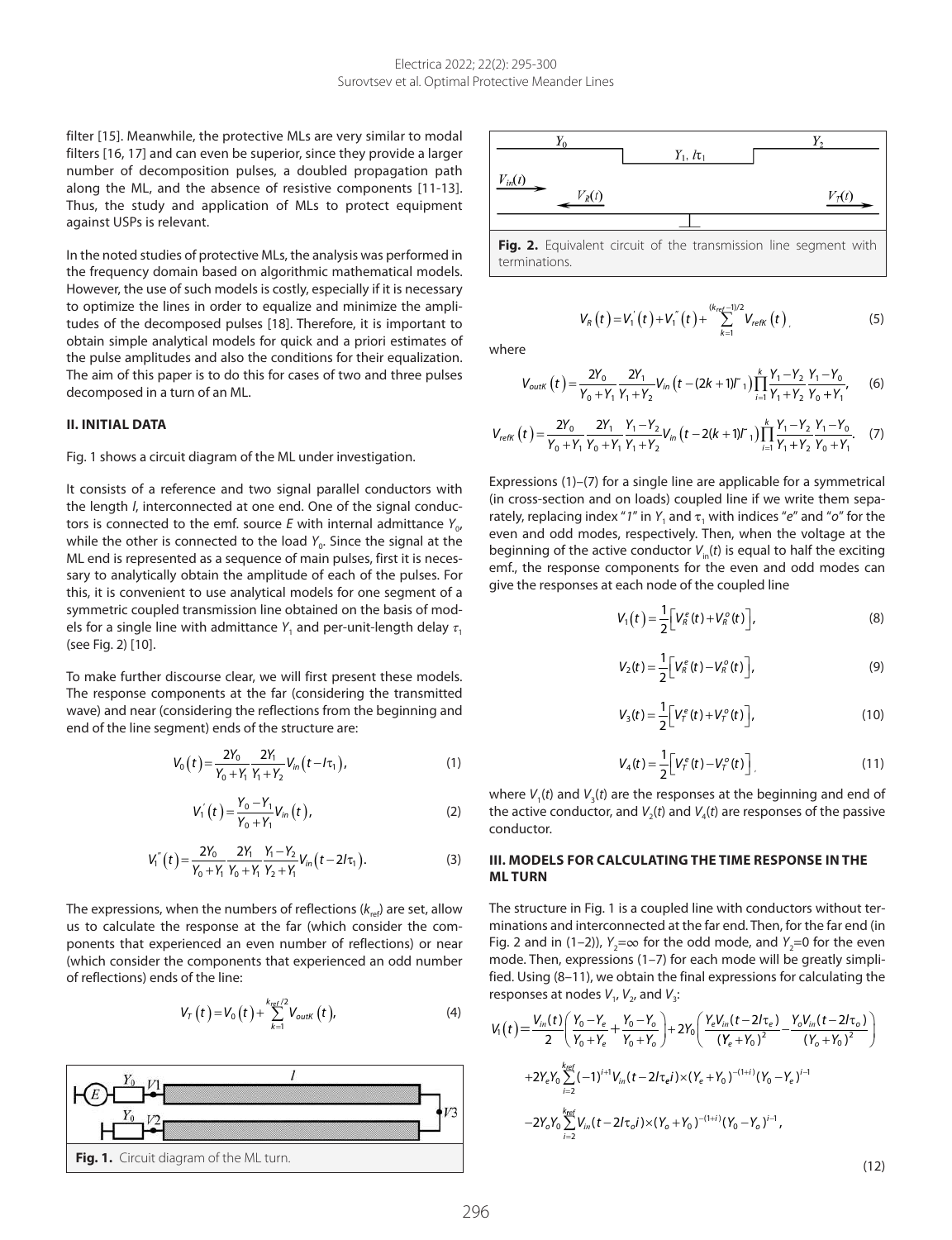$$
V_{2}(t) = \frac{V_{in}(t)}{2} \left( \frac{Y_{0} - Y_{e}}{Y_{0} + Y_{e}} - \frac{Y_{0} - Y_{o}}{Y_{0} + Y_{o}} \right) + 2Y_{0} \left( \frac{Y_{e}V_{in}(t - 2/\tau_{e})}{(Y_{e} + Y_{0})^{2}} + \frac{Y_{o}V_{in}(t - 2/\tau_{o})}{(Y_{o} + Y_{0})^{2}} \right)
$$
  
+2Y\_{e}Y\_{0} \sum\_{i=2}^{k\_{ref}} (-1)^{i+1}V\_{in}(t - 2/\tau\_{e}i) \times (Y\_{e} + Y\_{0})^{-(1+i)} (Y\_{0} - Y\_{e})^{i-1}  
+2Y\_{o}Y\_{0} \sum\_{i=2}^{k\_{ref}} V\_{in}(t - 2/\tau\_{o}i)(Y\_{o} + Y\_{0})^{-(1+i)} (Y\_{0} - Y\_{o})^{i-1}, \qquad (13)

 $+ 2Y_0 \sum_{l} (-1)^{l+1} V_{in} (t - l \tau_e (2l-1)) (Y_e + Y_0)^{-l} (Y_0 -$ 

 $(Y_e + Y_0)^{-i} (Y_0 - Y_e)^{i-1}.$  (14)

*e*

 $(Y_e + Y_0)$ τ

 $V_3(t) = V_4(t) = \frac{2Y_0V_{in}(t-t)}{(Y_e + Y_0)}$ 

 $V_3(t) = V_4(t) = \frac{2r_0v_{in}(t-1)}{(Y_e + Y_0)}$  $(t) = V_4(t) = \frac{2Y_0V_{in}(t - I\tau_e)}{(Y_e + Y_0)}$  To verify expressions (12–14), we calculated the time responses at circuit nodes  $V_1$ ,  $V_2$ , and  $V_3$  [\(Fig. 2](#page-1-0)) to the USP excitation (Fig. 3) in the TALGAT software by a numerical method in the frequency domain [\[19\]](#page-4-18). The parameters of the ML cross-section, the source, and the load are taken from [[12](#page-4-11)]. The obtained waveforms completely coincide.

From (13), it is easy to get the analytical expressions of the normalized amplitudes of first (crosstalk  $-V_c$ ), second (odd mode  $-V_c$ ), and third (even mode  $-V_e$ ) pulses at the ML output

$$
V_c = \frac{Y_0 (Y_o - Y_e)}{(Y_o + Y_0)(Y_e + Y_0)},
$$
\n(15)

$$
V_o = \frac{2Y_0Y_o}{(Y_o + Y_0)^2},\tag{16}
$$

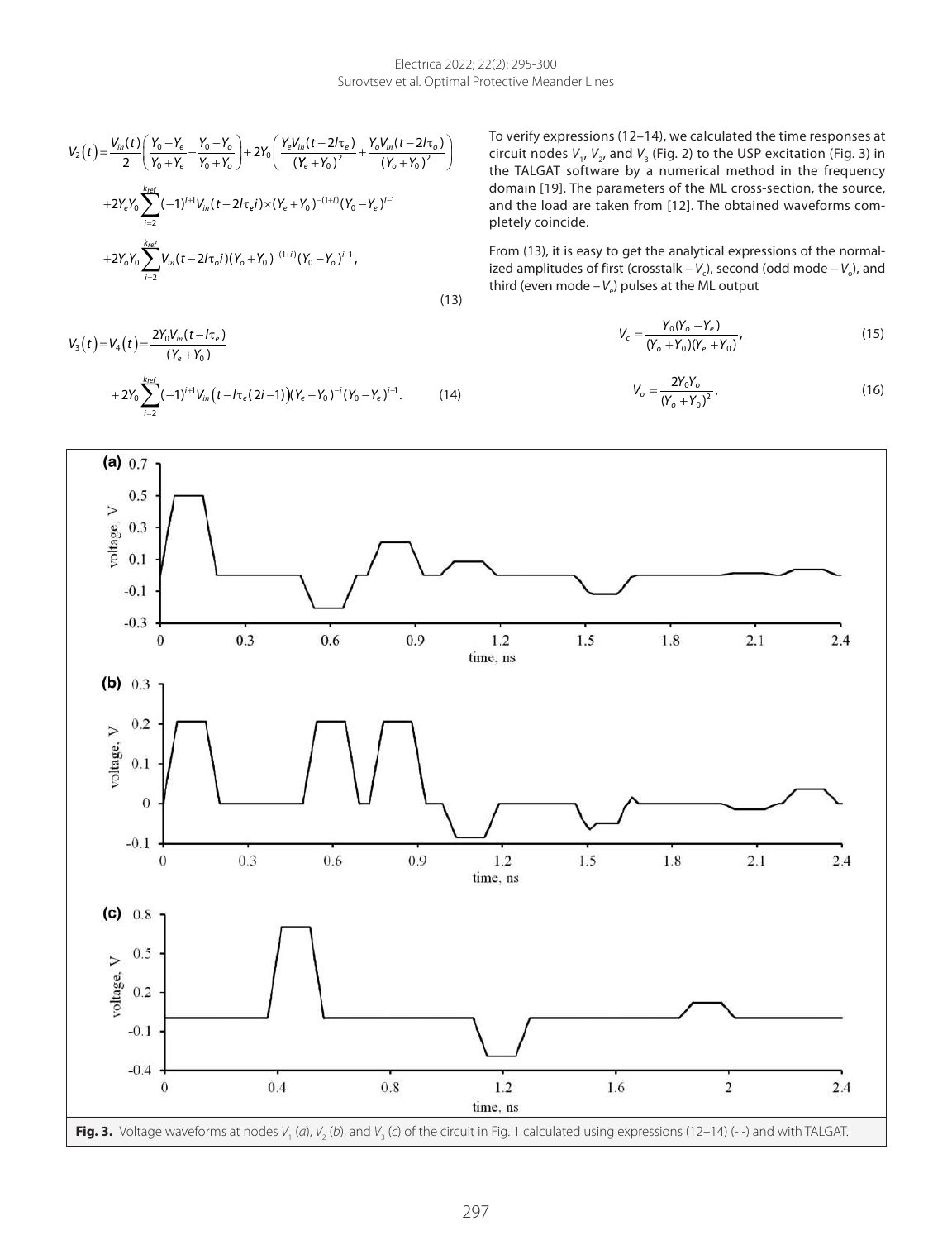

$$
V_e = \frac{2Y_0Y_e}{(Y_e + Y_0)^2}
$$
 (17)

and formulate the conditions for the equality of pulse amplitudes.

### **IV. EQUALIZING THE TWO OUTPUT PULSE AMPLITUDES**

If the per-unit-length delays of the even and odd line modes are the same, their pulse amplitudes are summed. Then, from  $V_c = V_o + V_e$  and  $(Y_0+3Y_e)/Y_0+(3Y_0+Y_e)/Y_0+(Y_0-Y_o)/Y_e=-8.$ 

We consider a special case of minimizing signal reflections at the ends of the conductors when  $Y_0=\sqrt{(Y_4Y_2)}$ . Then, after substituting  $k = \sqrt{(Y_x/Y_y)}$ , which has the physical meaning of the coupling coefficient, we obtain the biquadratic equation  $k^4 - 2k^3 - 8k^2 - 6k -$ 1=0, having one physical root  $k=\sqrt{5+2} \approx 4.236$ , which determines the normalized amplitude at the ML end as  $(k - 1)/(k + 1)$ =  $(\sqrt{5} - 1)/2 \approx 0.618$ .

For verification, we calculated the matrices and the time responses at nodes *V*<sub>1</sub> and *V*<sub>2</sub> to the USP excitation in the TALGAT software. The parameters of the excitation, line cross-section, source, and loads are taken from [[11\]](#page-4-10). Matrices **C** [pF/m], **L** [nH/m], and **Z** [Ohm] are the following:

|           | $153.16$ $-137.00$ $363.35$ $325.01$ $108.93$ 97.44 |  |  |  |
|-----------|-----------------------------------------------------|--|--|--|
| $-137.00$ | $153.16$  1 325.01 363.35  1 97.44 108.93  1        |  |  |  |

We calculated the impedances of the odd and even modes from matrix **Z** ( $Z_{o}$ =11.496 Ohm and  $Z_{o}$ =206.365 Ohm) that ensure the condition  $k = \sqrt{(Z_{\circ}/Z_{\circ})} \approx 4.236$ . Fig. 4 shows the waveforms at nodes *V*<sub>1</sub> and *V*<sub>2</sub>. The first two pulses at the end of the turn have the same amplitudes that are equal to 61.8% of the input level. A single pulse in Fig. 4 at node  $V_1$  is the excitation. The first pulse in Fig. 4 (at node  $V<sub>2</sub>$ ) is crosstalk. The second pulse is the sum of the pulses of the even and odd modes, since they propagate in the ML with a homogeneous dielectric filling with the same delay.

### **V. EQUALIZING THE THREE OUTPUT PULSE AMPLITUDES**

For differing per-unit-length delays of even and odd line modes, their pulses can be separate. Then, equating their amplitudes ( $V_o=V_e$ from (15)), we obtain

$$
Y_0 = \sqrt{(Y_e Y_o)}.
$$
 (18)

From the condition of equality of the first and second pulse amplitudes ( $V_c = V_o$ ), we obtain ( $Y_o - 3Y_e$ )/ $Y_o + Y_e/Y_o = 1$ .

Considering (18) and substituting  $k = \sqrt{(Y_a/Y_a)}$ , we obtain the cubic equation  $k^3 - k^2 - 3k - 1 = 0$  that has one physical root  $k=\sqrt{2+1} \approx 2.413$  which determines the normalized amplitude at the ML end as  $(k-1)/(k+1) = \sqrt{2} - 1 \approx 0.414$ .

For verification, the parameters of the excitation, line cross-section, source, and loads are taken from [\[12](#page-4-11)]. Matrices **C** [pF/m], **L** [nH/m], and **Z** [Ohm] are the following:

$$
\begin{bmatrix} 232.07 & -138.12 \\ -138.12 & 232.07 \end{bmatrix} \begin{bmatrix} 390.34 & 309.03 \\ 309.03 & 390.34 \end{bmatrix} \begin{bmatrix} 50.55 & 35.73 \\ 35.73 & 50.55 \end{bmatrix}.
$$

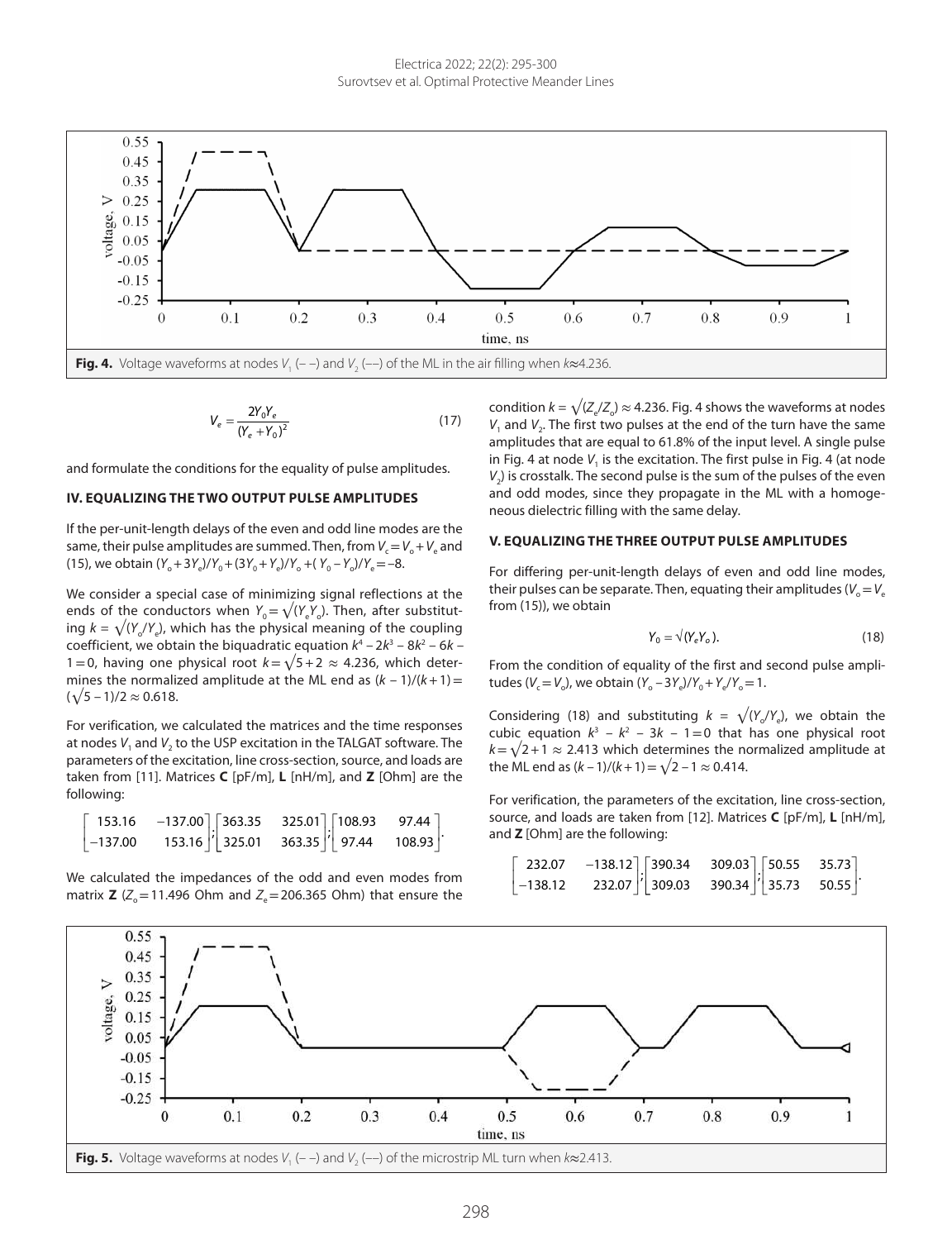We calculated the odd and even mode impedances from matrix  $Z (Z_0 =$ 14.822 Ohm and  $Z = 86.282$  Ohm) that ensure the condition  $k =$  $\sqrt{(Z_a/Z_a)}$  ≈ 2.413. Fig. 5 shows the waveforms at nodes *V*<sub>1</sub> and *V*<sub>2</sub>. The first three pulses at the end of the turn have the same amplitudes that are equal to 41.4% of the input level. The first pulse in Fig. 5 (at node *V*2) is crosstalk. The second pulse is an odd-mode pulse, and the third is an even-mode pulse.

### **VI. CONCLUSION**

Analytical models for calculating the response to the time domain excitation of an ML turn with symmetrical cross-section and terminations were obtained and verified. The models allowed obtaining the condition (in particular case of matching) for one and two pulse amplitudes to be equalized after decomposing a USP at the end of the ML turn with homogeneous and inhomogeneous dielectric filling, respectively. The obtained analytical models and estimations were verified by quasistatic simulation. As a result, we theoretically proved that the maximum amplitude at the end of the ML equals 61.8% and 41.4% of the input amplitude for the lines with homogeneous and inhomogeneous dielectric filling, respectively.

The obtained analytical models and conditions could considerably simplify computer-aided design, allowing for accelerated optimization of these structures without costly multivariate calculation of time response by numerical methods. Moreover, the obtained models and conditions could completely exclude calculating the response from optimization process that is used to equalize pulse amplitudes. The main outcome of the paper is that the new results supplement the theoretical framework of the ML analysis and optimization, and can be used to perform accelerated design of delay lines and create protective devices for arbitrary line cross-sections and excitation pulse waveforms.

#### **Peer-review:** Externally peer-reviewed.

**Author Contributions:** Concept – T.R.G.; Design – R.S.S.; Supervision – R.S.S.; Materials – A.V.N.; Data Collection and/or Processing – A.V.N.; Analysis and/or Interpretation – A.V.N.; Literature Search – R.S.S.; Writing Manuscript – T.R.G.; Critical Review – T.R.G.

**Acknowledgments:** The authors sincerely thank the reviewers for their comments.

**Conflict of Interest:** The authors declared that they have no conflict of interest.

**Financial Disclosure:** The research was supported by the Russian Foundation for Basic Research, Project 19-37-51017 (analytical modeling) and the Ministry of Science and Higher Education of the Russian Federation, Project FEWM-2020-0041 (numerical modeling and simulation).

#### **REFERENCES**

<span id="page-4-0"></span>1. D. Misman, M. Z. A. Abd Aziz, M. N. Husain, and P. J. Soh, "Design of planar meander line antenna," in *3rd Eur. Conf. on Antennas and Propagation*, Berlin, Germany, 2009, pp. 2420–2424.

- <span id="page-4-1"></span>2. J. E. Acuña, J. L. Rodriguez, and F. Obelleiro, "Design of meander line inductors on printed circuit boards," *Int. J. RF Microw. Comput. Aid. Eng.*, vol. 11, no. 4, pp. 219-230, 2001. [\[CrossRef\]](https://doi.org/10.1002/mmce.1027)
- <span id="page-4-2"></span>3. X.-C. Wang, Y.-Y. Sun, J.-H. Zhu, Y.-H. Lou, and W.-Z. Lu, "Folded feedthrough multilayer ceramic capacitor EMI filter," *IEEE Trans. EMC*, vol. 59, no. 3, pp. 996–999, 2017. [\[CrossRef\]](https://doi.org/10.1109/TEMC.2016.2621186)
- <span id="page-4-3"></span>4. Y. Shlepnev, A. Neves, T. Dagostino, and S. Mcmorrow, "Measurementassisted electromagnetic extraction of interconnect parameters on lowcost FR-4 boards for 6–20 Gb/sec applications," in *Proc. of the DesignCon 2009*, Santa Clara, California, 2009, pp. 1–28.
- <span id="page-4-4"></span>5. Q. Zhang, J. W. Bandler, and C. Caloz, "Design of dispersive delay structures (DDSs) formed by coupled C-sections using predistortion with space mapping," *IEEE Trans. Microw. Theor. Tech.*, vol. 61, no. 4, pp. 4040–4051, 2013.
- <span id="page-4-5"></span>6. H. You and M. Soma, "Crosstalk analysis of interconnection lines and packages in high-speed integrated circuits," *IEEE Trans. Circuits Syst.*, vol. 37, no. 8, pp. 1019-1026, 1990. [\[CrossRef\]](https://doi.org/10.1109/31.56075)
- <span id="page-4-6"></span>H. You and M. Soma, "Crosstalk analysis of high-speed interconnects and packages," *IEEE Proc. of the Custom Integrated Circuits Conference*, Boston, Massachusetts, 1990, pp. 11.2.1–11.2.4.
- <span id="page-4-7"></span>8. F. Xiao, K. Murano, and Y. Kami, "Analytical solution for two parallel traces on PCB in the time domain with application to hairpin delay lines," *IEICE Trans. Commun.*, vol. E92-B, no. 6, pp. 1953–1959, 2009. [\[CrossRef\]](https://doi.org/10.1587/transcom.E92.B.1953)
- <span id="page-4-8"></span>9. J. R. Griffith and M. S. Nakhla, "Time-domain analysis of lossy coupled transmission lines," *IEEE Trans. Microw. Theor. Tech.*, vol. 38, no. 10, pp. 1480-1487, 1990. [\[CrossRef\]](https://doi.org/10.1109/22.58689)
- <span id="page-4-9"></span>10. Q. Gu and J. A. Kong, "Transient analysis of single and coupled lines with capacitively-loaded junctions," *IEEE Trans. Microw. Theor. Tech.*, vol. 34, no. 9, pp. 952–964, 1986.
- <span id="page-4-10"></span>11. R. S. Surovtsev, A. T. Gazizov, and A. M. Zabolotsky, "Pulse decomposition in the turn of meander line as a new concept of protection against UWB pulses," in *Proc. of 2015 Int. Siberian Conf. on Control and Communications (SIBCON)*, Omsk, Russia, 2015, pp. 1–6.
- <span id="page-4-11"></span>12. R. S. Surovtsev, A. V. Nosov, and A. M. Zabolotsky, "Simple method of protection against UWB pulses based on a turn of meander microstrip line," in *Proc. of 16th Int. Conf. of Young Specialists on Micro/Nanotechnologies and Electron Devices*, Altai, Russia, 2015, pp. 175–177.
- <span id="page-4-12"></span>13. A. V. Nosov and R. S. Surovtsev, "Revealing new possibilities of ultrashort pulse decomposition in a turn of asymmetrical meander delay line," in *Proc. 16th Int. Conf. Young Spec.*, *Micro/Nanotechnologies and Electron Devices*, Altai, Russia, pp. 149–153, 2020.
- <span id="page-4-13"></span>14. L. N. Zdukhov, L. N. Parfyonov, O. A. Tarasov, and V. M. Chepelev, "Three possible mechanisms for the occurrence of failures of electronic devices under electromagnetic influence," *EMC Technol.*, vol. 2, no. 65, pp. 22–32, 2018 (in Russian).
- <span id="page-4-14"></span>15. I. I. Kremis, V. S. Kalinin, V. N. Fedorinin, Y. M. Korsakov, and K. P. Shatunov, "Scanning thermal imaging device based on a domestic photodetector device," *J. Commun. Technol. Electron.*, vol. 63, no. 3, pp. 292–295, 2018. **[\[CrossRef\]](https://doi.org/10.1134/S1064226918030117)**
- <span id="page-4-15"></span>16. A. T. Gazizov, A. M. Zabolotsky, and T. R. Gazizov, "UWB pulse decomposition in simple printed structures," *IEEE Trans. Electromagn. Compat.*, vol. 58, no. 4, pp. 1136–1142, 2016. [\[CrossRef\]](https://doi.org/10.1109/TEMC.2016.2548783)
- <span id="page-4-16"></span>17. R. S. Surovtsev, A. V. Nosov, A. M. Zabolotsky, and T. R. Gazizov, "Possibility of protection against UWB pulses based on a turn of a meander microstrip line," *IEEE Trans. Electromagn. Compat.*, vol. EMC-59, no. 6, pp. 1864–1871, 2017. [\[CrossRef\]](https://doi.org/10.1109/TEMC.2017.2678019)
- <span id="page-4-17"></span>18. A. V. Nosov, T. T. Gazizov, R. S. Surovtsev, and T. R. Gazizov, "Parametric optimization of protective meander line turn in air filling by genetic algorithm," in *Proc. IEEE Int. Multi-Conf. on Engineering, Computer and Information Sciences*, Novosibirsk, Russia, pp. 453–458, 2017.
- <span id="page-4-18"></span>19. S. P. Kuksenko, "Preliminary results of TUSUR University project for design of spacecraft power distribution network: EMC simulation," *IOP Conf. S. Mater. Sci. Eng.*, vol. 560, no. 1, pp. 1–7, 2019. [\[CrossRef\]](https://doi.org/10.1088/1757-899X/560/1/012110)